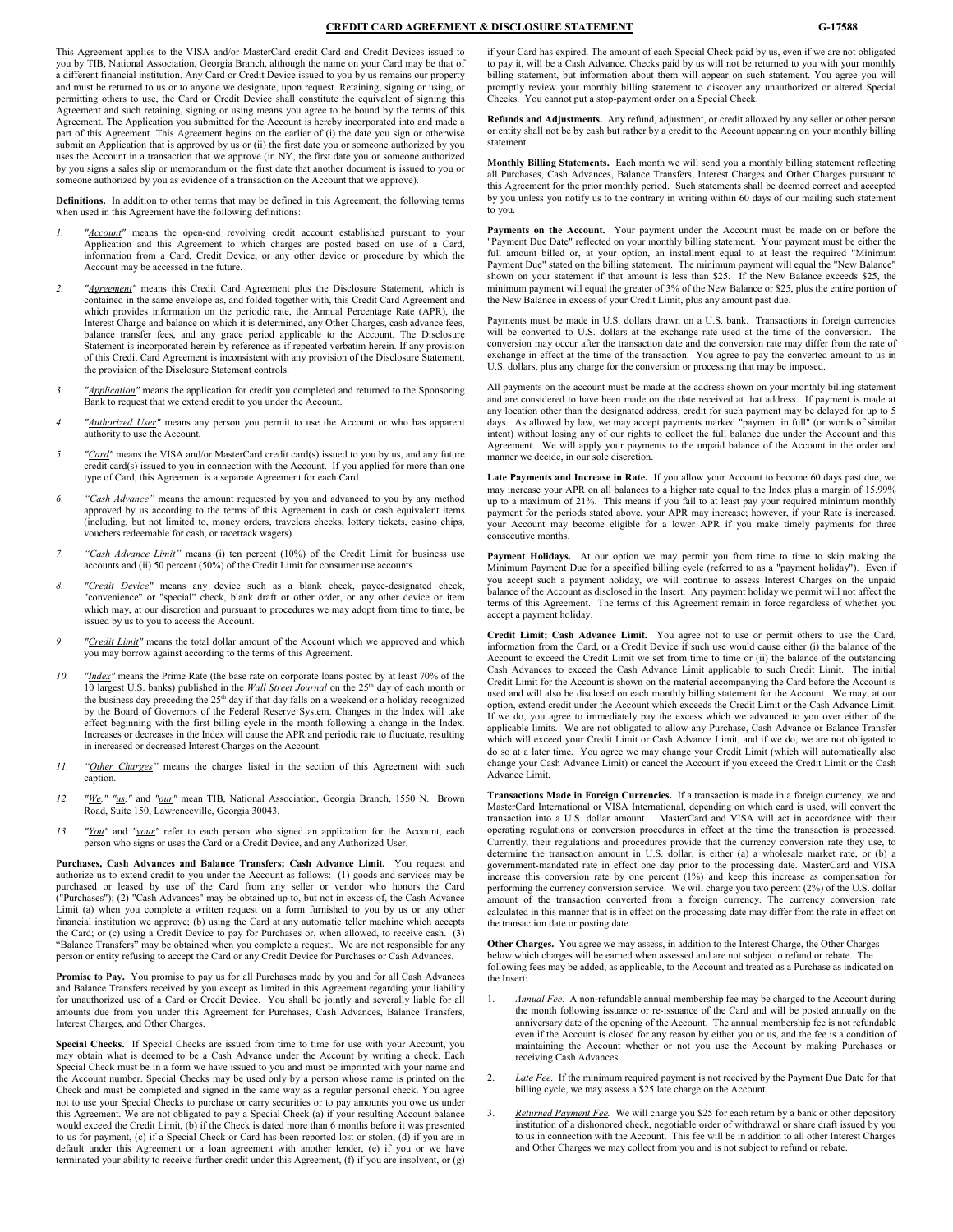- 4. *Cash Advance Fee.* If you request a Cash Advance, in addition to the Interest Charge which will accrue on the Cash Advance, you agree to pay a fee of three percent  $(3%)$  of the amount of the Cash Advance subject to a minimum fee of \$10.00.
- 5. *Balance Transfer Fee*. If you request a Balance Transfer, in addition to the Interest Charge which will accrue on the balance transfer, you agree to pay a fee of three percent (3%) of the amount of the Balance Transfer subject to a minimum fee of \$10.00
- 6. *Pay-by-Phone.* If you request an agent assisted payment be made to your Account through an electronic funds transfer, you agree to pay a fee of \$10 in addition to the amount of the payment.
- 7. *International Transactions Fee.* Two percent (2%) of the U.S. dollar amount of the transaction converted from a foreign currency.
- 8. *Supplemental Convenience Requests.* If you request supplemental copies of billing statements, you will be charged \$5 for each. We will not assess you this fee if you request a billing statement for a billing error/inquiry that you may assert against us under applicable law. If you request expedited delivery of a Card, you will be charged \$25. If you make any other Supplemental Convenience Requests, you agree to pay our reasonable charges for such request in effect at that time.

**Termination; Default.** We may reduce the Credit Limit or terminate your ability to receive further credit under this Agreement at any time without notice. You may terminate your ability to receive further credit under this Agreement by giving us notice of termination and returning to us all Cards and Credit Devices. Termination by you will be effective on the date we receive written notice from you along with the Cards and Credit Devices (unless they are lost or stolen, in which case you agree to sign an affidavit to that effect and stating that no credit received after the date of loss or theft was authorized by you).

You will be in default under this Agreement if any of the following events occur: (1) you fail to make the required payment when due; (2) you fail to perform or abide by any of your agreements or obligations under this Agreement or any other loan agreement you have with us; (3) you become insolvent (meaning your liabilities exceed your assets or you are unable to pay your debts as they become due); (4) any action is taken by or against you under any bankruptcy or insolvency laws; (5) any attachment or garnishment proceedings are initiated against you; (6) you die or are declared incompetent; (7) we, in good faith, believe the prospect of your payment or performance under this Agreement is impaired; or (8) you fail or refuse to provide current financial information to us when we request it.

On any termination or default, regardless of any unused credit you may have under the Account, all amounts you owe under the Account and this Agreement will become immediately due and payable in full. You must also return to us all Cards and Credit Devices issued to you in connection with the Account. Termination or default shall not release you from any obligation you have incurred under this Agreement. After termination or default, your obligations and our rights under this Agreement shall remain effective until the entire outstanding balance of the Account is paid in full.

**Attorneys Fees and Costs.** To the extent permitted by law, you agree to pay our attorneys fees and other costs we incur if you are in default and we hire an attorney who is not our salaried employee to collect amounts you owe under the Account and this Agreement. Amounts you owe for attorneys' fees will be added to the outstanding balance of the Account as a Purchase whether or not your right to receive credit has terminated or you are in default.

**Amendment to this Agreement.** This Agreement, and the terms of the Account, may be amended by us if we send you written notice of the amendment prior to its effective date as required by law. As of the amendment's effective date, the change in terms will apply to the entire outstanding balance of the Account as well as Purchases made and Cash Advances and Balance Transfers received after the effective date of the amendment. If you do not agree to the amendment, your only option is termination under this Agreement.

**Venue and Jurisdiction of Lawsuits.** The parties agree, consent and contract that the venue and jurisdiction of any lawsuit brought by TIB, National Association to enforce this agreement or collect any sum or sums of money due and owing under this agreement shall be in Dallas County, Texas or any county contiguous to Dallas County, Texas.

The parties further agree that any action or cross action brought by a cardholder against TIB, National Association regarding this contractual agreement shall be brought in Dallas County, Texas or any county contiguous to Dallas County, Texas.

**Governing Law; Severability.** You agree that your obligations under this Agreement represented by charges to the Account are contracted for and become binding when the sales drafts, credit card slips, or other Credit Devices are accepted by us and we cause the holders of the same to be paid. You agree that these events occur in Georgia. This Agreement is subject to federal law and, to the extent not preempted by federal law, the laws of the State of Georgia (except to the extent that this Agreement can and does vary from such rules or laws), without regard to conflict of laws principals. If any provision of this Agreement conflicts with the law, you agree the provision will be viewed as if it was amended to comply with the law. If that is not possible, then only the provision that conflicts with the law will be deleted. The remaining provisions of this Agreement will remain effective.

**Credit Reports.** You agree that we may obtain consumer credit reports from one or more credit reporting agencies or others in connection with opening or maintaining the Account, increasing the Credit Limit under the Account, or making any extension of credit to you under the Account. We may also ask you for additional information in connection with the Account and request credit reports to verify your current credit standing. You agree that we may release information to others, such as credit reporting agencies, regarding the status and history of the Account. However, we are not obligated to release any such information unless required by law.

We may report information about your Account to credit bureaus. Late payments, missed payments, or other defaults on your Account may be reflected in your credit report. If you believe that we have furnished any inaccurate information relating to your Account to any consumer-reporting agency, you may notify us by phone or mail at 1-800-367-7576; Card Service Center, PO Box 569120, Dallas, TX 75356. To help us respond to your notification, include your account number, Social Security Number, the name of the consumer-reporting agency reflecting the inaccurate information, and an explanation of why you believe the information is inaccurate. You understand that you may also contact the appropriate consumer-reporting agency directly at the appropriate address and tollfree number: Equifax, P.O. Box 740241, Atlanta, GA 30374, 800.685.1111; Trans Union, P.O. Box 1000, Chester, PA 19022, 800-916-8800; or Experian, P.O. Box 2002, Allen, TX 75013, 888.397.3742.

**Change in Marital Status.** A change in marital status between any of you will not affect the individual liability of any of you under this Agreement. Your liability for debt incurred after a change in status does not end until all Cards and Credit Devices are returned to us, even if you give us notice of the change in status and notice that further use by any person is unauthorized.

**Notices.** Notices given under this Agreement or relating to the Account will be effective only if given in writing to us at TIB, National Association, P.O Box 569120, Dallas, Texas 75356-9120, and to you at your last address shown on our records. You agree to notify us immediately if your address changes from that shown on the application you submitted in connection with opening the Account.

**Liability for Unauthorized Use.** If any Card is lost or stolen or otherwise may be used without your permission (express or implied), you must immediately notify us orally or in writing at the following phone number or address: 1-800-367-7576 or at TIB, National Association, P.O Box 569120, Dallas, Texas 75356-9120. If unauthorized use of a Card occurs before you notify us of the loss, theft or unauthorized use, you may be liable up to a maximum amount of \$50. If unauthorized use of a Credit Device occurs, you may be liable for all of the unauthorized use.

**State Law Disclosures.** CA Residents**:** Interest is compounded on unpaid Interest Charges on Purchases, Cash Advances and Balance Transfers. MD Residents: You have the right under Section 12-510 of the Commercial Law Code to receive an answer to a written inquiry concerning the status of your Account. NJ Residents**:** Because certain provisions of this Agreement are subject to applicable laws, they may be void, unenforceable or inapplicable in some jurisdictions. None of these provisions, however, is void, unenforceable or inapplicable in New Jersey.

## **YOUR BILLING RIGHTS - KEEP THIS NOTICE FOR FUTURE USE**

**This notice tells you about your rights and our responsibilities under the Fair Credit Billing Act.**

## **What to do if you find a mistake on your statement.**

If you think there is an error on your statement, write to us at TIB, National Association, Attn: Dispute Department, 1550 North Brown Road, Suite 150, Lawrenceville, GA 30043 as soon as possible.

In your letter, give us the following information:

- Account information: Your name and Account number.
- Dollar amount: The dollar amount of the suspected error.
- Description of problem: If you think there is an error on your bill, describe what you believe is wrong and why you believe it is a mistake.

You must contact us within 60 days after the error appeared on your statement and at least 3 business days before an automated payment is scheduled, if you want to stop payment on the amount you think is wrong.

You must notify us of any potential errors in writing. You may call us, but if you do we are not required to investigate any potential errors and you may have to pay the amount in question.

## **What will happen after we receive your letter.**

- **When we receive you letter, we must do two things:** 1. Within 30 days of receiving your letter, we must tell you that we received your letter. We
	- will also tell you if we have already corrected the error.
- 2. Within 90 days of receiving your letter, we must either correct the error or explain to you why we believe the bill is correct.

While we investigate whether or not there has been an error, we cannot try to collect the amount in question, or report you as delinquent on the amount. The charge in question may remain on your statement, and we may continue to charge you interest on that amount. While you do not have to pay the amount in question, you are responsible for the remainder of your balance. We can apply any unpaid amount against your credit limit.

#### **After we finish our investigation, one of two things will happen:**

- 1. If we made a mistake: You will not have to pay the amount in question or any interest or other fees related to that amount.
- 2. If we do not believe there was a mistake: You will have to pay the amount in question, along with applicable interest and fees. We will send you a statement of the amount you owe and the date payment is due. We may then report you as delinquent if you do not pay the amount we think you owe.

If you receive our explanation but still believe your bill is wrong, you must write to us within  $10$ days telling us that you still refuse to pay. If you do so, we cannot report you as delinquent without also reporting that you are questioning your bill. We must tell you the name of anyone to whom we reported you as delinquent, and we must let those organizations know when the matter has been settled between us.

If we do not follow all of the rules above, you do not have to pay the first \$50 of the amount you question even if your bill is correct.

### **Your rights if you are dissatisfied with your credit card purchases.**

If you are dissatisfied with the goods or services that you have purchased with your Credit Card, and you have tried in good faith to correct the problem with the merchant, you may have the right not to pay the remaining amount due on the purchase. To use this right, all of the following must be true:

- The purchase must have been made in your home state or within 100 miles of your current mailing address, and the purchase price must have been more than \$50. (Note: Neither of these are necessary if your purchase was based on an advertisement we mailed to you, or if we own the company that sold you the goods or services.)
- 2. You must have used your credit card for the purchase. Purchases made with cash advances from an ATM or with a check that accesses your credit card account do not qualify.
- 3. You must not yet have fully paid for the purchase.

If all of the criteria above are met and you are still dissatisfied with the purchase, contact us in writing at TIB, National Association, Attn: Dispute Department, 1550 North Brown Road, Suite 150, Lawrenceville, GA 30043.

While we investigate, the same rules apply to the disputed amount as discussed above. After we finish our investigation, we will tell you our decision. At that point, if we think you owe an amount and you do not pay, we may report you as delinquent.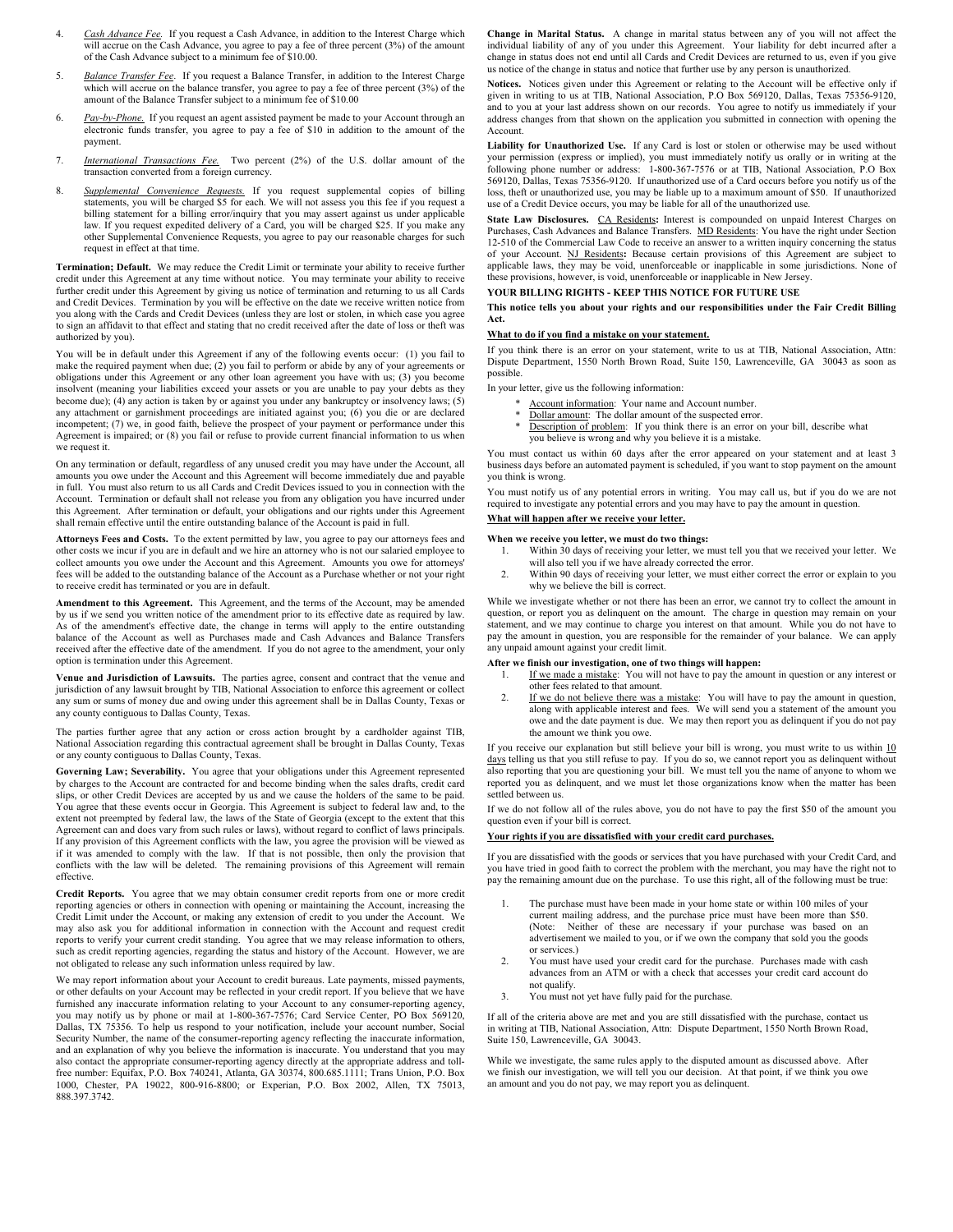# **DISCLOSURE STATEMENT**

## *The Credit Card Agreement & this Disclosure Statement constitute the Agreement for the Account.*

| <b>Low Rate Card</b>                                                                   |                                                                                                                                                                                                                                                                                            |  |
|----------------------------------------------------------------------------------------|--------------------------------------------------------------------------------------------------------------------------------------------------------------------------------------------------------------------------------------------------------------------------------------------|--|
| <b>Interest Rates and Interest Charges</b>                                             |                                                                                                                                                                                                                                                                                            |  |
| <b>Annual Percentage Rate (APR)</b><br>for Purchases                                   | $2.9\%$ introductory APR for six months.                                                                                                                                                                                                                                                   |  |
|                                                                                        | After that, your APR will be $11.74\%$ . This APR will vary with the market based on the<br>Prime Rate. <sup>a</sup>                                                                                                                                                                       |  |
| <b>APR for Balance Transfers and</b><br><b>Cash Advances</b>                           | 2.9% introductory APR for six months.                                                                                                                                                                                                                                                      |  |
|                                                                                        | After that, your APR will be 11.74%. This APR will vary with the market based on the Prime<br>Rate. <sup>a</sup>                                                                                                                                                                           |  |
| Penalty APR and When it<br><b>Applies</b>                                              | 20.74% - This APR will vary with the market based on the Prime Rate. $\frac{b}{2}$                                                                                                                                                                                                         |  |
|                                                                                        | This APR may be applied if you allow your Account to become 60 days past due.                                                                                                                                                                                                              |  |
|                                                                                        | How Long Will the Penalty Apply? If your APR is increased for the reason stated above, the<br>Penalty APR will apply until you make three consecutive minimum payments when due.                                                                                                           |  |
| <b>Paying Interest</b>                                                                 | Your due date is at least 25 days after the close of each billing cycle. We will not charge you<br>any interest on purchases if you pay your entire balance by the due date each month. We will<br>begin charging interest on cash advances and balance transfers on the transaction date. |  |
| For Credit Card Tips from the<br><b>Consumer Financial Protection</b><br><b>Bureau</b> | To learn more about factors to consider when applying for or using a credit card, visit the<br>website of the Consumer Financial Protection Bureau at<br>http://www.consumerfinance.gov/learnmore/.                                                                                        |  |

| Fees                                 |                                                                                                    |
|--------------------------------------|----------------------------------------------------------------------------------------------------|
| <b>Annual Fee</b>                    | <b>None</b>                                                                                        |
| <b>Transaction Fees:</b>             |                                                                                                    |
| Balance Transfer and Cash<br>Advance | Either \$10 or 3% of the amount of each balance transfer or cash advance, whichever is<br>greater. |
| <b>International Transaction</b>     | 2% of each transaction in U.S. dollars.                                                            |
| <b>Penalty Fees:</b>                 |                                                                                                    |
| Late Payment                         | Up to $$25$                                                                                        |
| <b>Returned Payment</b>              | Up to $$25$                                                                                        |

**How We Will Calculate Your Balance:** We use a method called "average daily balance (including new purchases)." See your account agreement for more details.

**Billing Rights:** Information on your rights to dispute transactions and how to exercise those rights is provided in the account agreement that will be provided to you before you begin using your new card.

**Prime Rate:** After the introductory rate, the APR will vary based on changes in the Index, the Prime Rate (the base rate on corporate loans posted by at least 70% of the 10 largest U.S. banks) published in the *Wall Street Journal*. The Index will be adjusted on the 25<sup>th</sup> day of each month or the business day preceding the 25<sup>th</sup> day if that day falls on a weekend or a holiday recognized by the Board of Governors of the Federal Reserve System. Changes in the Index will take effect beginning with the first billing cycle in the month following a change in the Index. Increases or decreases in the Index will cause the APR and periodic rate to fluctuate, resulting in increased or decreased Interest Charges on the Account. As of June 24, 2022, the Index was 4.75%.

- <sup>a</sup> We add 6.99% to the Prime Rate to determine the APR for Purchases, Balance Transfers, and Cash Advances. The Account will never have an APR over 21%.
- <sup>b</sup> We add 15.99% to the Prime Rate to determine the Penalty APR. The Account will never have an APR over 21%.

The issuer and administrator of the credit card program is TIB, National Association. The information about the cost of the Card described in this table is accurate as of July 1, 2022. This information may change after that date. To find out what may have changed, call us at 800-367-7576 or write TIB, National Association, P.O. Box 569120, Dallas, Texas 75356-9120.